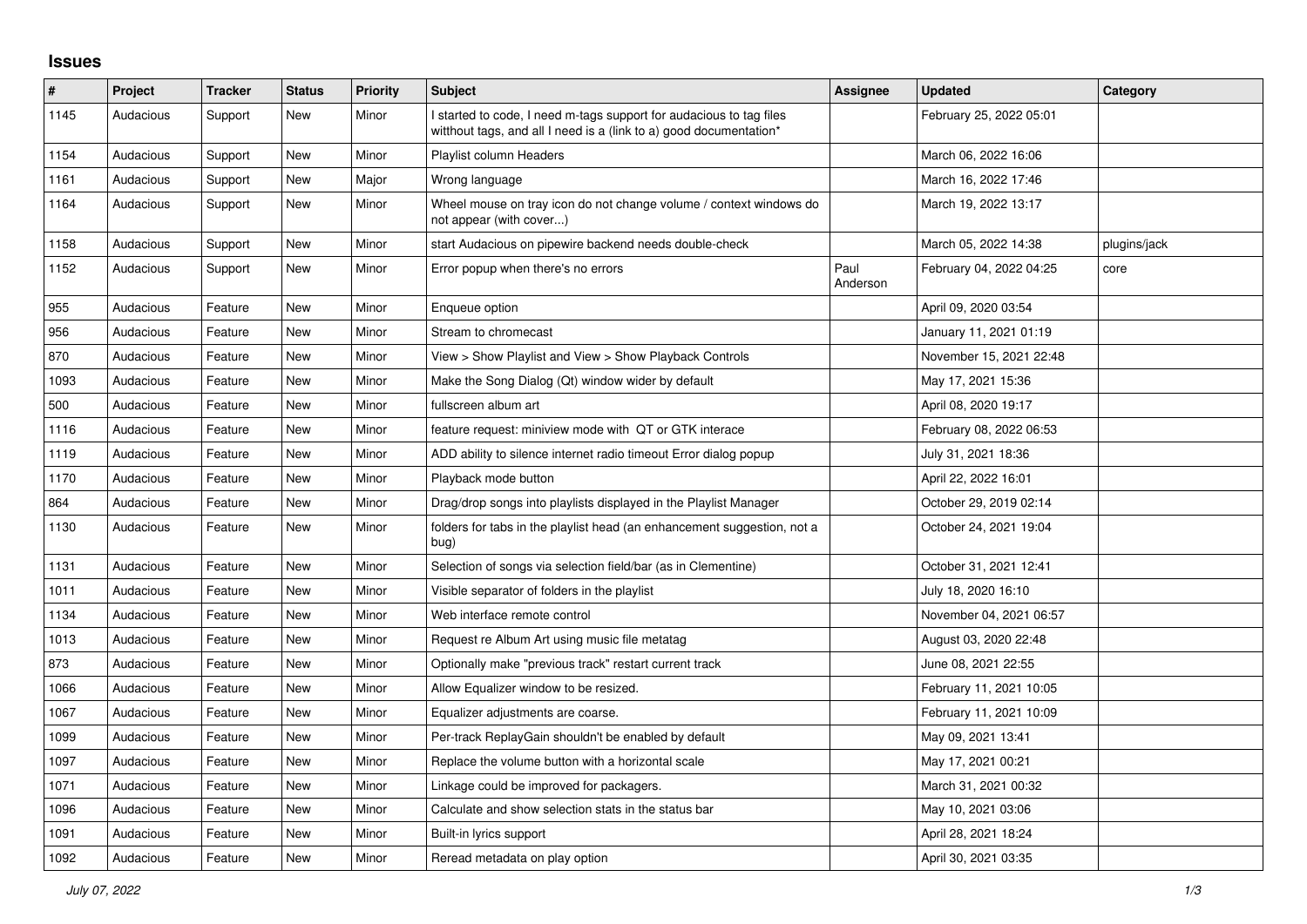| $\vert$ # | Project   | <b>Tracker</b> | <b>Status</b> | <b>Priority</b> | <b>Subject</b>                                                                                      | <b>Assignee</b> | <b>Updated</b>           | Category            |
|-----------|-----------|----------------|---------------|-----------------|-----------------------------------------------------------------------------------------------------|-----------------|--------------------------|---------------------|
| 1148      | Audacious | Feature        | New           | Minor           | Save the dimensions of the open-file dialogue window                                                |                 | January 18, 2022 14:43   |                     |
| 1151      | Audacious | Feature        | <b>New</b>    | Minor           | Load balance XSPF tracks with multiple location URIs                                                |                 | January 28, 2022 19:10   |                     |
| 1095      | Audacious | Feature        | New           | Minor           | Ctrl + $Z$ / R to undo / redo changes to playlist                                                   |                 | May 07, 2021 18:42       |                     |
| 883       | Audacious | Feature        | New           | Minor           | Consider adding USF plugin                                                                          |                 | April 07, 2021 01:00     |                     |
| 1121      | Audacious | Feature        | <b>New</b>    | Minor           | Allow for easy searching through music for data with diacritics                                     |                 | August 05, 2021 08:06    |                     |
| 882       | Audacious | Feature        | New           | Minor           | Consider adding vgmstream plugin                                                                    |                 | April 07, 2021 00:47     |                     |
| 889       | Audacious | Feature        | <b>New</b>    | Minor           | Crossfade settings: is it possible to increase the upper limit?                                     |                 | May 18, 2019 20:49       |                     |
| 899       | Audacious | Feature        | New           | Minor           | Album art (cover) as an additional columun in Qt version                                            |                 | August 28, 2019 10:20    |                     |
| 907       | Audacious | Feature        | New           | Minor           | QtNetwork-based HTTP client                                                                         |                 | October 26, 2019 13:41   |                     |
| 908       | Audacious | Feature        | New           | Minor           | Use QtXml instead of libxml2                                                                        |                 | October 26, 2019 14:21   |                     |
| 924       | Audacious | Feature        | New           | Minor           | Option to replace playlist contents by drag and drop                                                |                 | December 02, 2019 20:15  |                     |
| 918       | Audacious | Feature        | New           | Minor           | Replace libguess with libuchardet                                                                   |                 | November 19, 2019 05:50  |                     |
| 1160      | Audacious | Feature        | New           | Minor           | Ogg Opus support for streams                                                                        |                 | March 11, 2022 18:09     |                     |
| 987       | Audacious | Feature        | New           | Minor           | Closing of Search Library tool by same method as opening it                                         |                 | May 13, 2020 00:15       |                     |
| 995       | Audacious | Feature        | <b>New</b>    | Minor           | Add star rating to songs                                                                            |                 | June 16, 2020 09:56      |                     |
| 1048      | Audacious | Feature        | New           | Minor           | PipeWire support                                                                                    |                 | May 04, 2022 19:36       |                     |
| 996       | Audacious | Feature        | <b>New</b>    | Minor           | Refine playlists when searching (search all playlists)                                              |                 | June 16, 2020 09:58      |                     |
| 998       | Audacious | Feature        | New           | Trivial         | aacgain in aac / r128 in opus                                                                       |                 | June 01, 2021 10:44      |                     |
| 1047      | Audacious | Feature        | New           | Minor           | Stop playing after any chosen track                                                                 |                 | December 29, 2020 01:23  |                     |
| 51        | Audacious | Feature        | <b>New</b>    | Minor           | Option to inhibit suspend                                                                           |                 | February 13, 2021 09:23  |                     |
| 1057      | Audacious | Feature        | New           | Minor           | Matroska (mka) chapter support                                                                      |                 | August 27, 2021 22:54    |                     |
| 1058      | Audacious | Feature        | New           | Minor           | Allow changing the language/locale in settings                                                      |                 | January 30, 2021 18:11   |                     |
| 1101      | Audacious | Feature        | New           | Major           | Please add media shortcut keys for Windows 10                                                       |                 | December 03, 2021 16:31  | win32               |
| 969       | Audacious | Feature        | New           | Minor           | streamtuner plugin: Please add column-sortability, or at least sort<br>alphabetically by 1st column |                 | June 16, 2020 09:54      | plugins/streamtuner |
| 1088      | Audacious | Feature        | New           | Minor           | plugin: status icon: ADD option to select tray mouse Middle Click action                            |                 | April 11, 2021 12:05     | plugins/statusicon  |
| 943       | Audacious | Feature        | New           | Minor           | Being able to add several folders to the library, and arrange that<br>Audacious recognizes symlinks |                 | March 23, 2020 15:41     | plugins/search tool |
| 429       | Audacious | Feature        | New           | Minor           | Please enable scrobbling to libre.fm in Scrobbler 2.0                                               |                 | September 02, 2019 10:35 | plugins/scrobbler2  |
| 913       | Audacious | Feature        | New           | Minor           | Play / create new playlist from selection                                                           |                 | December 02, 2019 20:13  | plugins/qtui        |
| 945       | Audacious | Feature        | New           | Minor           | Balance control in newer interface                                                                  |                 | March 23, 2020 13:28     | plugins/qtui        |
| 968       | Audacious | Feature        | New           | Minor           | Loop PSF files at normal loop points during repeat mode                                             |                 | April 16, 2020 03:25     | plugins/psf         |
| 876       | Audacious | Feature        | New           | Minor           | Automatically reconnect when HTTP server closes connection                                          |                 | May 03, 2019 16:20       | plugins/neon        |
| 1108      | Audacious | Feature        | New           | Minor           | HTTPS support for Windows builds                                                                    |                 | December 27, 2021 04:45  | plugins/neon        |